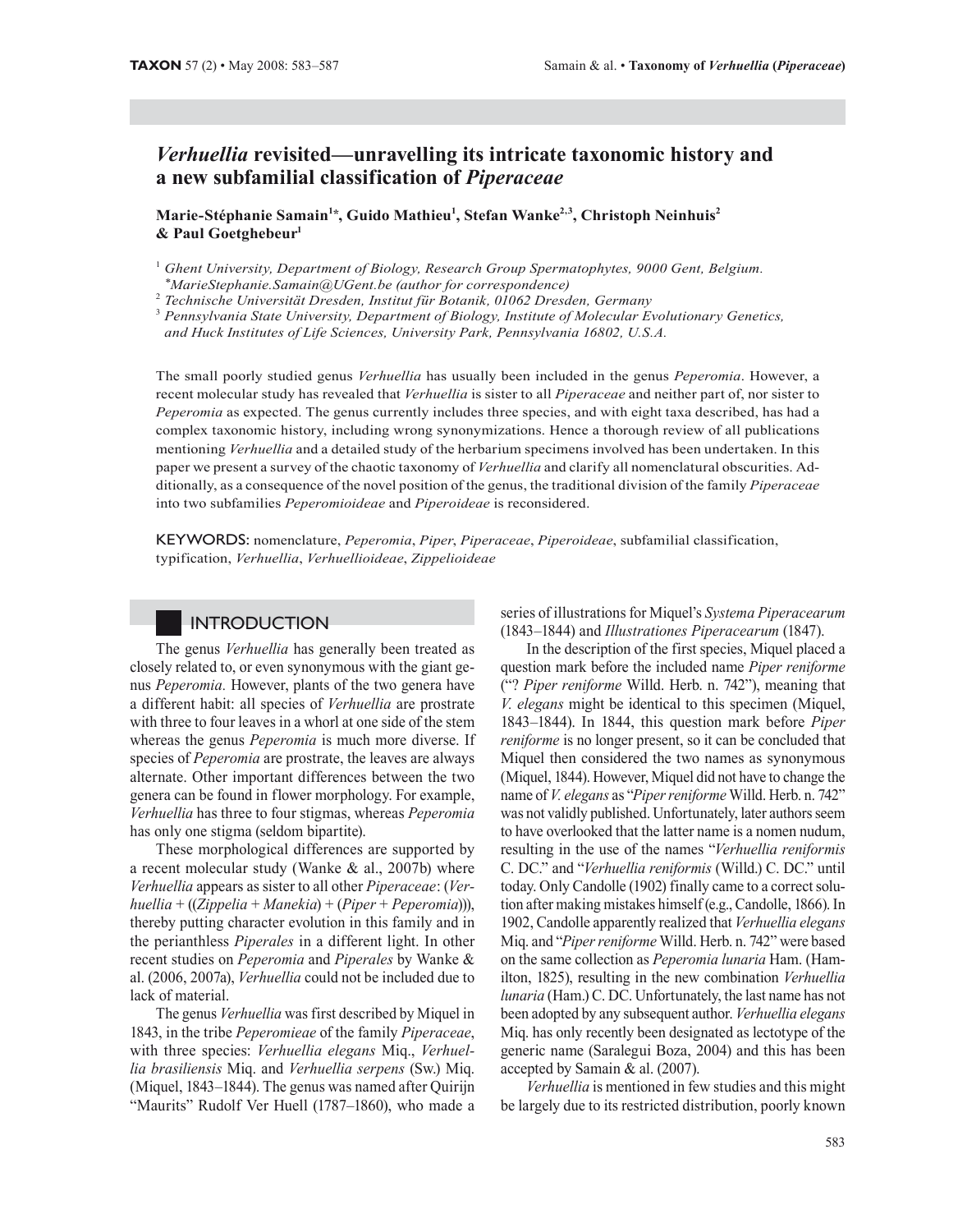collection localities, limited availability in herbaria and complete absence in living botanical collections. Until recently, no material was available for molecular phylogenetic and morphological studies.

One species from the Dominican Republic has now become available as a living plant in the botanical gardens of Ghent and Dresden. Study of living specimens of all species is desirable for a thorough revision of the genus and additional field work is thus required.

The aims of this study are twofold: *(1)* to present a survey of the names published in the genus *Verhuellia* and clarify the nomenclatural situation, and *(2)* to present a new subfamilial classification for the family *Piperaceae*, consistent with new molecular and morphological data. In contrast with Saralegui Boza (2004) who recognized only two species (one from Cuba and one occurring in both Cuba and Hispaniola), three species are recognized in this paper (two in Cuba and one on Hispaniola).

#### TAXONOMY AND HISTORY OF *VERHUELLIA*

The genus and the three currently accepted species are discussed, followed by three combinations in *Verhuellia* that should be treated as synonyms of *Peperomia* species.

*Verhuellia* Miq., Syst. Piperac.: 45, 47. 1843 – Lectotype (designated by Saralegui Boza, 2004): *Verhuellia elegans* Miq. See under *Verhuellia lunaria* for the history of the name *V. elegans*.

#### **Key and survey of the currently recognized** *Verhuellia* **species**

- 1a Leaves cordate to rounded, diameter 0.4–0.6 cm [Cuba] . . . . . . . . . . . . . . . . . . .**1.** *V. hydrocotylifolia*
- 1b Leaves rounded to reniform,  $0.6-1.0 \times 0.6-1.5$  cm [Cuba or Hispaniola] . . . . . . . . . . . . . . . . . . . . . . . . 2
- 2a Leaf main veins 7 [Hispaniola]. . . . . . **2.** *V. lunaria*
- 2b Leaf main veins 3–5 [Cuba] . . . . . . . **3.** *V. pellucida*
- **1.** *Verhuellia hydrocotylifolia* (Griseb.) C. DC. ex Wright in Anales Acad. Ci. Méd. Habana 7: 510. 1871 ≡ *Mildea hydrocotylifolia* Griseb., Cat. Pl. Cub.: 63. 1866 ≡ *Verhuellia cordifolia* C. DC., Prodr. 16: 391. 1869, nom. illeg. – Type: Cuba, *Wright 2266* (holotype: GOET; isotypes: BM!, G-DC!, GH!, HAC, K!, MA!, P!, S!).

*History. –* Grisebach (1866) published the new genus *Mildea* with two species, *M. hydrocotylifolia* and *M. elegans*. He recognized the similarity with *Verhuellia* but referred to the different stigma "nature" and growth form. Candolle (1869) synonymized *Mildea* with *Verhuel-* *lia*, but without maintaining the specific epithet *hydrocotylifolia* for the first species, as he renamed this taxon *Verhuellia cordifolia*. Wright (1871) corrected this and made the new combination *V. hydrocotylifolia*, and this was also followed by other authors (e.g., Candolle, 1902; Trelease, 1926).

*Distribution. –* Endemic to the eastern and western extremities of Cuba.

*Specimens studied. –* CUBA. Oriente, Guantánamo, Monte Libanon near Monterus, alt. 700–800 m., 28 Nov 1922, *Ekman 15846* (S); Pinar del Rio, Viñales, Sierra de la Guasasa, 10 Mar 1924, *Ekman 18684* (S); Oriente, Guantánamo, Monte Ojo de Toro, 14 Oct 1861, *Wright 2266* (BM, G-DC, GH, K, MA, P, S).

**2.** *Verhuellia lunaria* (Ham.) C. DC. in Urban, Symb. Antill. 3: 216. 1902 ≡ *Peperomia lunaria* Ham., Prodr. Pl. Ind. Occid.: 2. 1825 ≡ *Verhuellia elegans* Miq., Syst. Piperac.: 48. 1843 ≡ *Piper lunare* D. Dietr., Syn. Pl. 1: 111. 1839 – Type: Hispaniola, *Poiteau s.n*. (holotype G-DC; isotypes: B-W!, BM!, C, HAL!, L!, P!, S!, U!).

*History. –* The description of *V. elegans* (Miquel, 1843–1844: 48) was based on a Poiteau specimen "in Herb. De Less." (Herbarium Delessert now at G). The specimen in B, annotated with the names "*Piper reniforme*" (and a later "*Verhuellia elegans* Miq."; Willdenow herbarium 742, deposited by Rudolphi), is mentioned with a question mark. In 1844, Miquel probably realized that both specimens were from the same Poiteau collection (see Stafleu & Cowan, 1983: 974), as the name *Piper reniforme* as a synonym is no longer preceded by a question mark (Miquel, 1844). However, *Piper reniforme* is a nomen nudum and has never been validly published, although the name has several times been listed, e.g., by Link (1820; "*Piper reniforme*. Unter diesem Namen ist eine sehr zweifelhafte Pflanze von Rudolphi aus S. Domingo im Herbarium. Es ist nicht *Piper reniforme* Roem. et Sch. 1. 316, aber wegen undeutlicher Blüthen schwer zu bestimmen") and Roemer & Schultes (1822; "Piperis *reniformis* nomine in *Herb. Willd.* asservari specimen e *S. Domingo* a D. *Rudolphi*  communicatum maxime problematicum ob flores imperfectos, sed omnino diversum ab hoc *reniformi*" [italics in original]). The combination was in any case preoccupied. Poiret (1804) had published another *Piper reniforme* occurring in "*Indii*", although Dietrich (1831) considered this a species of *Peperomia*, resulting in the new combination *Peperomia reniformis* (Poir.) A. Dietr.

The confusion about the valid publication of *Piper reniforme* and the use of the name *Verhuellia elegans* versus *V. reniformis* continued for more than 20 years in nearly all publications where the genus is mentioned. Candolle (1866: 245) was the first author to "replace" the name *V. elegans* Miq. with "*V. reniformis* Miq." in the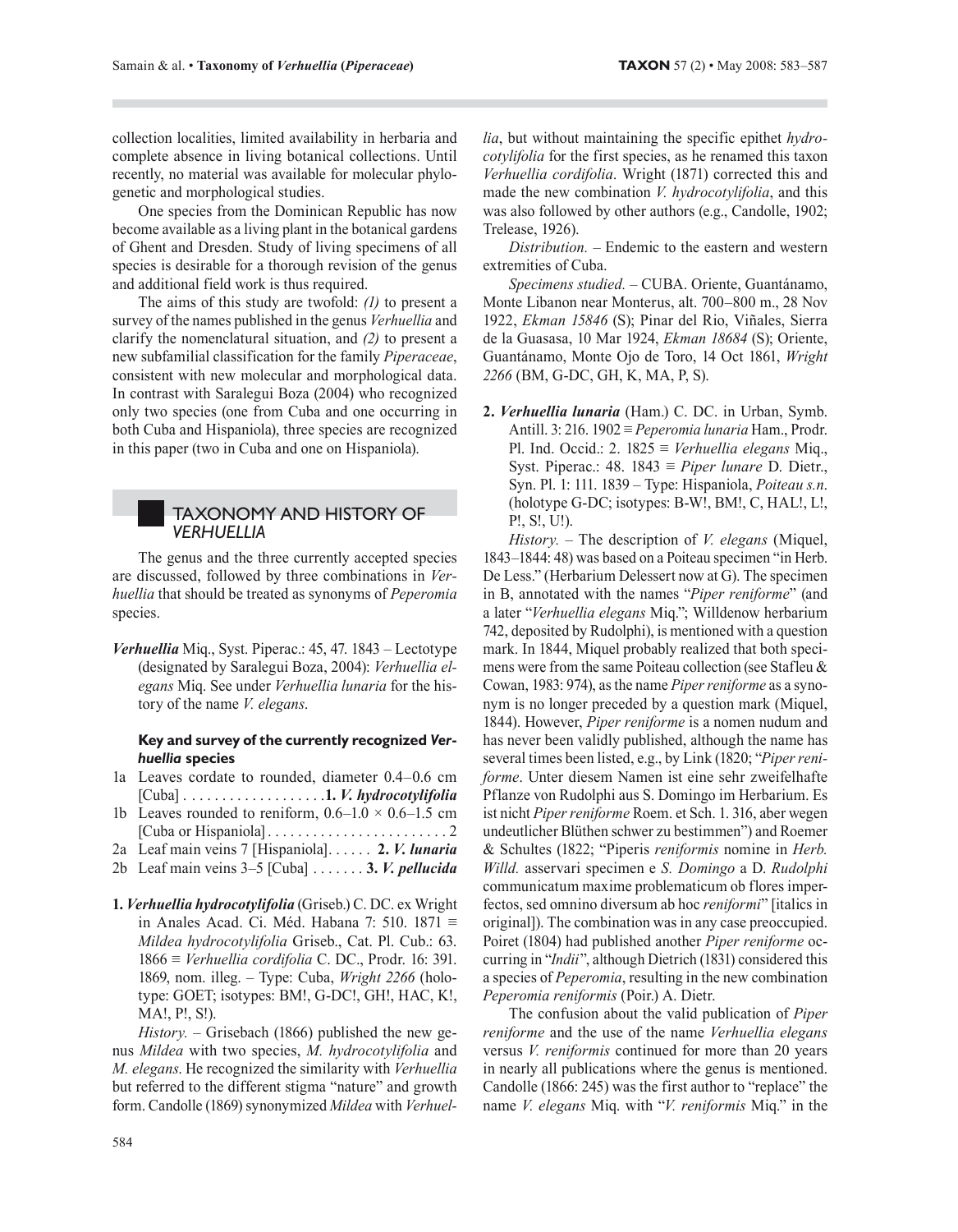caption of a drawing of the species concerned, although he later considered this as a typographical error (Candolle, 1902; "*errore typ. sub V. reniformis*"). Even in 1869 he recognized *V. elegans* Miq. and mentioned "*Piper reniforme* Willd. Herb. n. 742" and "*Peperomia reniformis* A. Dietr." among the synonyms. *Piper reniformis* Poir., the basionym of the latter species name, is not mentioned by Candolle as this name was considered as "species incerta" by Miquel (1843–1844: 50).

Schmitz (1872: 422, in obs.) recognized that *Verhuellia reniformis* Miq. as mentioned by Candolle (1866) was an error ("ein Versehen"). Later authors also mentioned "*Verhuellia reniformis* C. DC." (e.g., Candolle, 1920, Trelease, 1927, Peguero & al., 2005; the latter two as *Verhuellia reniformis* (Willd.) C. DC.).

In 1902, Candolle apparently realised that *Peperomia lunaria* Ham. (Hamilton, 1825) was based on the same Poiteau collection as *V. elegans*, as he published the new combination *Verhuellia lunaria* (Ham.) C. DC. Among the synonyms cited were "*V. elegans* Miq.", which he recognized to have been erroneously placed under *V. reniformis* as a consequence of a typographical error, "*Piper reniforme* Willd. Herb. n. 742" and "*Peperomia reniformis* A. Dietr.". The erroneous inclusion of the latter, which is actually *Peperomia serpens* (Sw.) Loudon, is quite incomprehensible as Candolle excluded its basionym, *Piper reniforme* Poir., from the synonymy list.

In conclusion, *Verhuellia elegans* Miq. must now be considered a synonym of *Peperomia lunaria* Ham. and this species should be named *Verhuellia lunaria* (Ham.) C. DC. Even although the names are based on the same Poiteau collection, the later, *V. elegans*, is not illegitimate as each author specified a particular, and different, specimen, upon which his name was based (i.e., there are no syntypes of either name and Miquel did not include the holotype of *P. lunaria*, cf. Art. 52.2 of the ICBN, McNeill & al., 2006), the evident holotype of *V. elegans* being in Herb. Delessert (now at G) and that of *P. lunaria* in Herb. Desvaux (now at P).

*Distribution. –* Endemic to Hispaniola (Haiti and Dominican Republic).

*Specimens studied. –* HAITI. Massif des Cahos, Morne Basile, alt. 1,300–1,450 m., 15 Nov 1924, *Ekman H 2508* (C, K, S); Massif des Cahos, Petite-Rivière de l'Artibonite, Pérodin, alt. 900 m., 5 Mar 1925, *Ekman H 3414* (S); Massif du Nord, Marmelade, Morne Coudré, alt. 750 m, 29 May 1927, *Ekman H 8298* (S); Massif de la Hotte, Jérémie, between Source-Cahouane and La Source Chaude, alt. 150 m, 4 Jul 1928, *Ekman H 10241* (S). DOMINICAN REPUBLIC. Prov. Barahona, La Filipina, Loma Travesía, alt. 700–800 m, 1 Jan 1977, *Liogier 26186* (NY); without locality, 1803, *Poiteau s.n.* (B-W, BM, G-DC, HAL, L, P, S, U), and probably also *Ventenat s.n.* (C); Sierra de Bahoruco, Prov. Baharono, Filipinas, alt. 800 m, 24 Dec 2003, *Jiménez & García 3560* (JBSD, GENT).

*Notes. –* Miquel (1843–1844) mentioned in his protologue of *Verhuellia elegans* two syntypes: *Poiteau s.n.*  in Herb. Delessert (G) and *Rudolphi s.n.* in Herb. Willdenow n. 742 (B). We were able to examine several more duplicates and it became obvious that these all belong to the same collection made in the Dominican Republic by the French plant collector Pierre-Antoine Poiteau in 1803. Karl Asmund Rudolphi (1771–1831), who never collected in the Dominican Republic, was responsible for depositing duplicates in the Willdenow (B) and Swartz (S) herbarium. The specimen from Herb. Ventenat (C) probably is also one of the Poiteau duplicates. Unfortunately, the name of the collector is not mentioned on all the duplicates, resulting in different citations of the collection: *(1)* with the name of the collector (Poiteau), *(2)* with the name of the person depositing the specimen (Rudolphi), *(3)* with the name of the author who used one of the specimens to describe a new species (e.g., Hamilton) or *(4)* with the name of the owner of the herbarium in which the specimen was deposited (Desvaux, Drake, Jussieu, Richard, Ventenat, etc.). Following careful comparison of the specimen labels and tracing the history of each duplicate, it seems that at least 13 duplicates of this collection are available.

Due to the historical confusion about the use of the names *V. elegans*, *V. reniformis* and *V. lunaria* for this particular species, most specimens are currently annotated *V. elegans*.

**3.** *Verhuellia pellucida* Schmitz, Flora 27: 420. 1872 ≡ *Mildea elegans* Griseb., Cat. Pl. Cub.: 63. 1866 – Type: *Wright 2264* (holotype: GOET; isotypes: BM!, G-DC!, GH!, HAC, K!, MA!, NY!, P!, S!, W!).

*History. –* In 1866 Grisebach published *Mildea elegans*, and in 1869 Candolle synonymized this species with *Verhuellia elegans* Miq. However, Schmitz (1872) disagreed with Candolle and stated that *Mildea elegans* and *Verhuellia elegans* were not identical. He noticed the leaves of *V. elegans* consistently have seven main nerves whereas *V. pellucida* (*Mildea elegans*) has three to five main nerves. Together with some minor differences in leaf size and shape, he considered this as sufficient to keep the two taxa distinct. As a consequence, he had to establish a new *Verhuellia* name for the former *Mildea elegans* : *Verhuellia pellucida*. *Verhuellia pellucida* has been synonymized recently with *V. elegans* (Saralegui Boza, 2004), although it is not clear on what basis.

*Note. –* Saralegui Boza (2004: 57) designated *Mildea elegans* Griseb. as the lectotype of *Mildea* Griseb.

*Distribution. –* Endemic to Cuba.

*Specimens studied. –* CUBA. Oriente, Sierra Maestra, alt. 200–400 m., 8 Aug 1922, *Ekman 14761* (NY, S, US); Oriente, Sierra Maestra, alt. 600–900 m., 9 Aug 1922,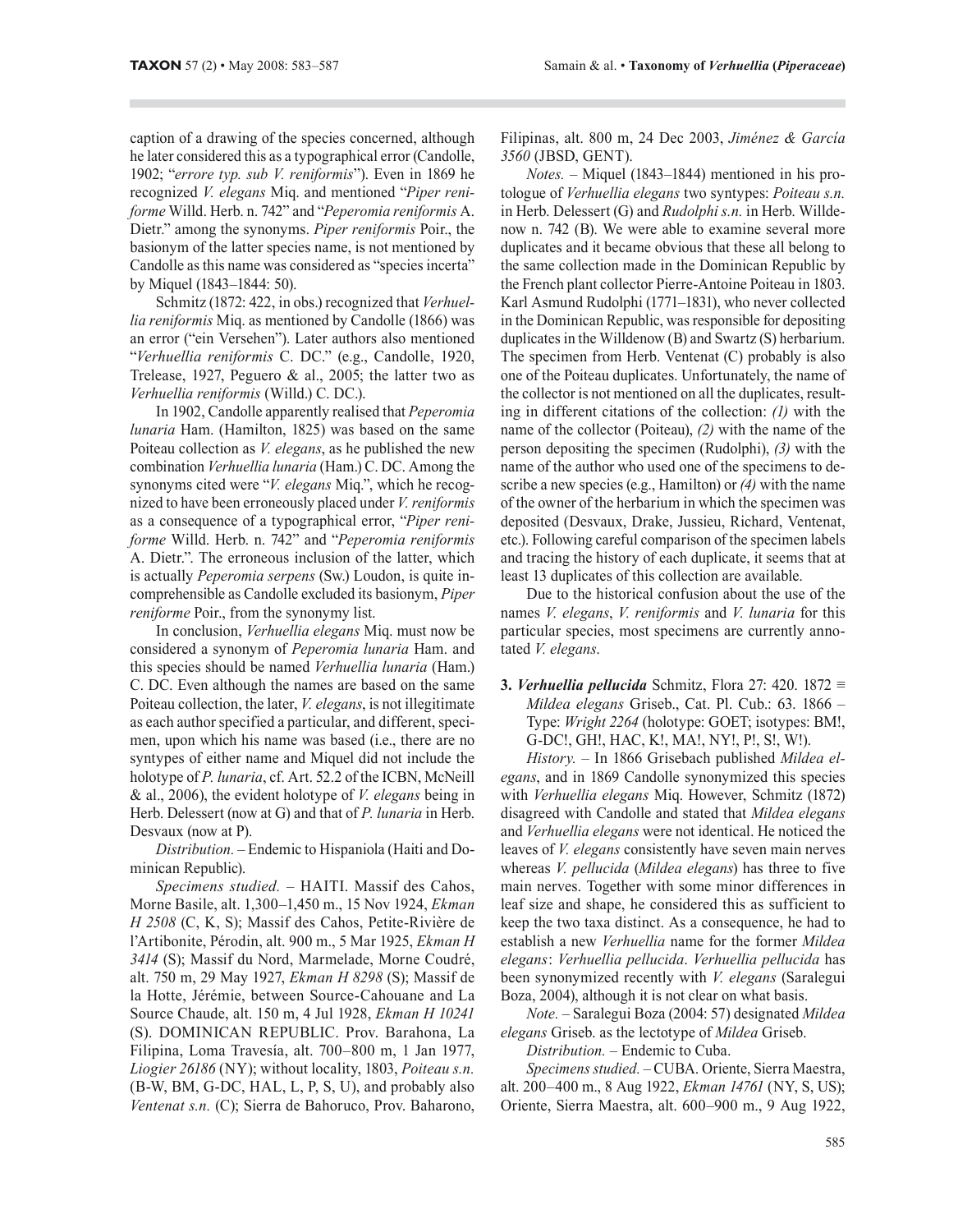*Ekman 14812* (NY, S); Cuba, without precise locality or date, *Wright 510* (NY); Cuba Oriente, 1861, *Wright 2264* (BM, G-DC, GH, K, MA, NY, P, S, W).

The following *Verhuellia* combinations are synonyms of *Peperomia* species; the currently accepted names are in bold.

- *Verhuellia brasiliensis* Miq., Syst. Piperac.: 48. 1843 ≡ *Peperomia brasiliensis* (Miq.) Miq., Fl. Bras. (Martius) 4(1): 10. 1852 ≡ *Peperomia verhuellia* C. DC., Prodr. 16: 398. 1869, nom. illeg.
- *Verhuellia knoblecheriana* (Schott) C. DC., Prodr. 16: 391. 1869 ≡ *Peperomia knoblecheriana* Schott in Bot. Zeitung (Berlin) 9: 225. 1851 = *Peperomia pellucida* (L.) Kunth in Humboldt, Bonpland & Kunth, Nov. Gen. Sp. 1: 64. 1815.
- *Verhuellia serpens* (Sw.) Miq., Syst. Piperac.: 48. 1843 ≡ *Piper serpens* Sw., Prodr. 16. 1788 ≡ *Peperomia serpens* (Sw.) Loudon, Hort. Brit.: 13. 1830.

## A NEW SUBFAMILIAL CLASSIFICA-TION FOR THE FAMILY *PIPERACEAE*

The family *Piperaceae* is traditionally subdivided into two subfamilies, *Peperomioideae* and *Piperoideae*. However, as the relationships within the family are now recognized as (*Verhuellia* + ((*Zippelia* + *Manekia*) + (*Piper* + *Peperomia*))), this classification needs to be revised. It is proposed to divide the family in three subfamilies, congruent with the clades recovered by Wanke & al. (2007b).

**Subfamily 1.** *Verhuellioideae* Trel. ex Samain & Wanke, **subfam. nov.** – Type: *Verhuellia* Miq.

Herbae parvae perennes prostratae, caulibus filiformibus, foliis verticillis unilateralibus, laminis rotundatis vel reniformibus, membranaceis, nervatura palmata, inflorescentiae spicis parvis solitariis terminalibus, floribus remotis, antheris 2, stigmatibus 3–4.

Small, perennial, prostrate herbs with thread-like stems and adventitious roots. Monoecious. Leaves in whorls of three to four at each node, membranous; lamina rounded to reniform, with venation palmate. Inflorescence a solitary spike, terminal ("leaf-opposed"). Flowers distantly placed on the rachis, lacking perianth; stamens 2; stigmas 3–4.

Comprising a single genus, *Verhuellia* Miq., with three species in Cuba and Hispaniola.

*Note. –* The "subfamily *Verhuellieae*" has once been mentioned by Trelease (1930), although with a wrong termination. However, there is no description of the group in this publication and the name *Verhuellieae* thus has not been validly published according to Art. 41.1 of the ICBN.

**Subfamily 2.** *Piperoideae* Arn., Encycl. Brit., ed. 7, 5: 130. 1832 – Type: *Piper* L.

Shrubs, lianas and terrestrial or epiphytic herbs, usually perennial, seldom annual. Dioecious or monoecious. Leaves alternate or whorled, occasionally peltate, membranous, coriaceous or succulent; lamina highly variable with venation palmate or pinnate. Inflorescence a solitary spadix, or compound, terminal, axillary or "leaf-opposed". Flowers distantly to densely placed on the rachis, lacking perianth; stamens 2–6; stigmas 1–4.

About 3,600 pantropically distributed species. Comprising two genera: *Piper* L. (c. 2,000 species according to Quijano-Abril & al., 2006) and *Peperomia* Ruíz & Pav. (c. 1,600 species according to Wanke & al., 2006).

#### **Subfamily 3.** *Zippelioideae* Samain & Wanke, **subfam. nov.** – Type: *Zippelia* Blume.

Validating description that of Tribus *Zippelieae* Miq., Comm. Phytogr. 33, 41. 1840.

Perennial herbs (*Zippelia*) or lianas (*Manekia*). Monoecious. Leaves alternate, lamina ovate-cordate in *Zippelia* and variable in *Manekia*, with venation palmate. Inflorescences pedunculate (racemose in *Zippelia* ; spicate, axillary, terminal, solitary or in pairs in *Manekia*). Flowers distantly to densely placed on the rachis, lacking perianth; stamens 4 (*Manekia*) to 6 (*Zippelia*); stigmas 3–5 (*Manekia*: 4–5 ; *Zippelia* : 3–4).

Comprising two genera: one occurring in China, Indonesia, Malaysia and perhaps surrounding countries (*Zippelia* Blume, monotypic), the other in Central and South America (*Manekia* Trel. with perhaps five species according to Arias & al., 2006).

## ACKNOWLEDGEMENTS

We thank the curators of the herbaria B, BM, C, G, GH, K, NY, MA, S, U and US for making their *Verhuellia* specimens available for this study. The cooperation with F. Jiménez and Alexandra Stoll (Dresden) to obtain living material is gratefully acknowledged. We are grateful to Rosette Heynderickx (Ghent University) for assistance with tracing of several historical publications. Thanks to Dan H. Nicolson (Smithsonian Institution, Washington) for advice on the valid publication or otherwise of *Verhuellieae*. Many thanks to the editors Tony Orchard (Centre for Plant Biodiversity Research, CSIRO Plant Industry, Canberra, Australia) and John McNeill (Royal Botanic Garden, Edinburgh, Scotland, U.K.), and to an anonymous reviewer for the careful review of the manuscript. Our work is supported by the Research Foundation-Flanders (FWO G.0172.07), the Ger